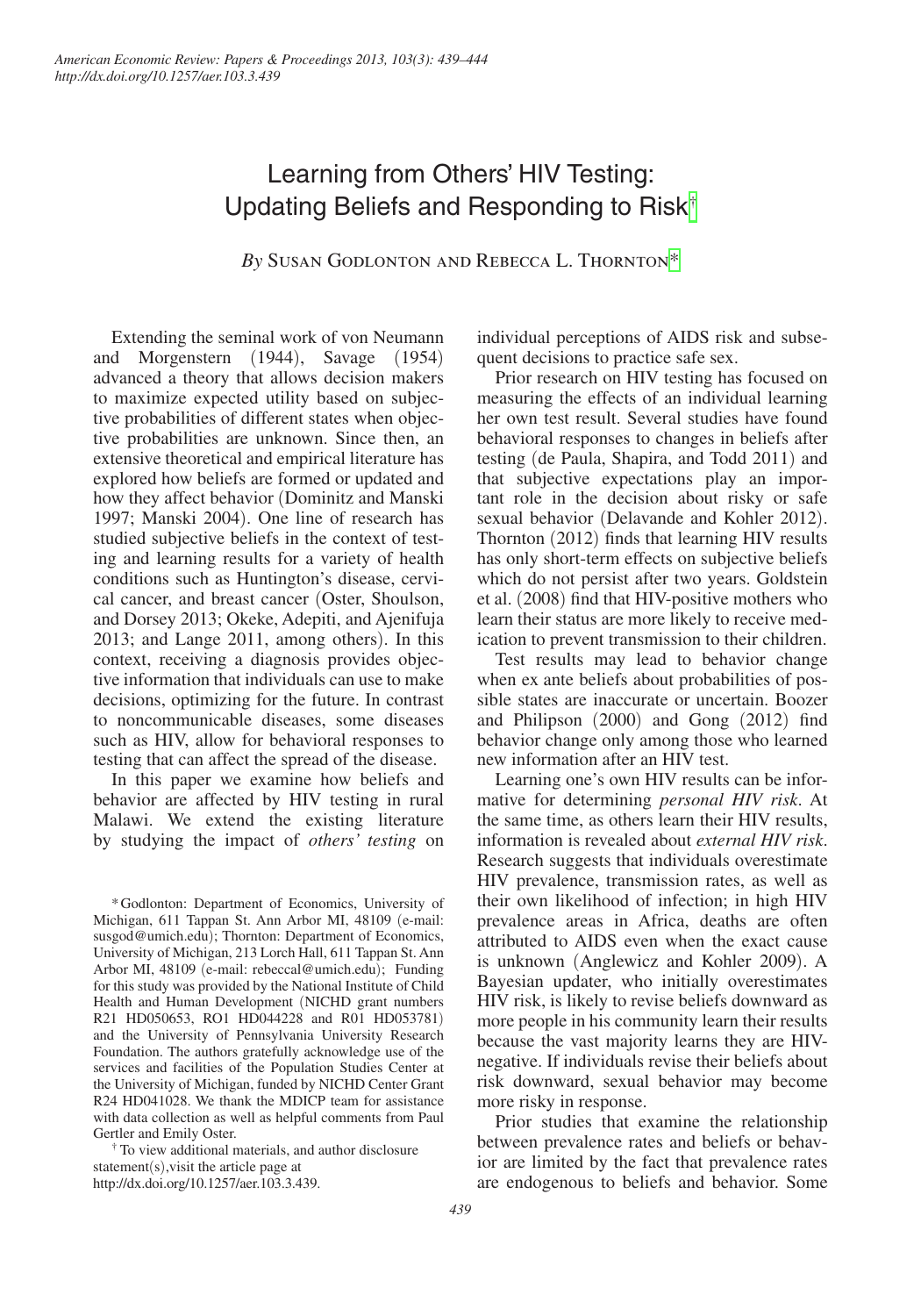studies have used instruments for HIV rates (see, for example, Oster 2012).

In this paper, rather than measuring the response to prevalence rates, we measure the response to others' HIV testing which alters individuals' beliefs about the underlying prevalence. We measure the causal effect of others' testing by utilizing an experiment that randomly offered incentives to individuals to learn their HIV test results at randomly located results centers. We use the village-level average of these incentives and distance from results centers to instrument for the proportion of community HIV testing. In Godlonton and Thornton (2012) we show that others, testing impacts individual decisions to test. A natural follow-up is to measure the longer term impacts of others' testing on individual beliefs and behavior.

We find robust evidence of downward revisions of beliefs about HIV infections and find subsequent changes in sexual behavior, reducing condom use and having no impact on multiple partnerships. These results suggest mixed policy lessons. While learning information from others' testing and re-optimizing behavioral choices can be welfare increasing to the extent that there is a disutility to practicing safer sex, decreased condom use in high HIV-prevalence areas may be cause for concern for public health.

### **I. Data**

We use data from the Malawi Diffusion and Ideational Change Project, conducted across the three regions of Malawi (Bignami-Van Assche et al. 2004). As part of the longitudinal data collection, respondents were interviewed and tested for  $HIV$  in 2004.<sup>[1](#page-1-0)</sup> After testing, respondents were offered randomly assigned monetary incentives to learn their HIV results ranging from zero to three dollars. Two months later the HIV test results were available at mobile counseling centers that were randomly located within the study sites (Thornton 2008).

In 2006, approximately two years after the HIV test results were available, respondents were reinterviewed and asked questions about beliefs and sexual behavior. Several questions asked respondents to estimate the number of their relatives, friends, and acquaintances who may have died from AIDS.<sup>[2](#page-1-1)</sup> A limited number of questions on sexual behavior were asked including condom use with current and up to three past sexual partners or whether the respondent had multiple sexual partners.<sup>[3](#page-1-2)</sup>

Our analytical sample consists of those who had an HIV test in 2004, were offered financial incentives to learn their HIV results, and were interviewed in 2006. Behavioral responses to learning about community level risk are likely to depend on HIV status. To simplify the interpretation in this paper we limit the sample to HIV-negatives.

[Table 1,](#page-2-0) panel A presents descriptive statistics of the exogenously assigned variables: incentives and distance. Almost 80 percent of the respondents were offered an incentive to learn their HIV results, worth an average of one dollar, and lived approximately two kilometers from the mobile HIV results center (column 1). We aggregate these across the 117 villages in our sample to construct our instrumental variables (column 3). $^{4}$  $^{4}$  $^{4}$ On average, approximately 72 percent learned their HIV results (standard deviation 0.44 at the individual-level and 0.19 at the village-level).

Table 1, panel B, column 1 presents baseline summary statistics among the 1,995 respondents in our analytical sample. The average age in the sample was 34 years. Seventy-five percent of the respondents were married with an average of 3.5 years of education. At the baseline, respondents believed that seven people known to them had died from AIDS with an average of 2.4 dying in the past year. Respondents reported approximately one of their relatives were thought to be sick or had died from AIDS. On average 12.6 percent of the respondents had used a condom with a recent sexual partner at

<span id="page-1-0"></span><sup>&</sup>lt;sup>1</sup> Ninety-one percent accepted an HIV test; 6.4 percent were HIV-positive.

<span id="page-1-1"></span><sup>2</sup> These questions are: "How many people known to you do you suspect have died from AIDS overall?," "Overall, how many people known to you do you suspect have died from AIDS in the past 12 months?," and "How many of your relatives do some people say have died or are sick with AIDS now?".<br><sup>3</sup> Respondents were asked for their three most recent

<span id="page-1-2"></span>sexual partners: "Have you ever used a condom with [NAME]? If so, how often do you use a condom with [NAME]?" Potential responses include: Never, At the beginning, Sometimes, Almost every time, Every time, Don't remember. 4 Village averages are constructed unconditional on a suc-

<span id="page-1-3"></span>cessful follow-up survey in 2006.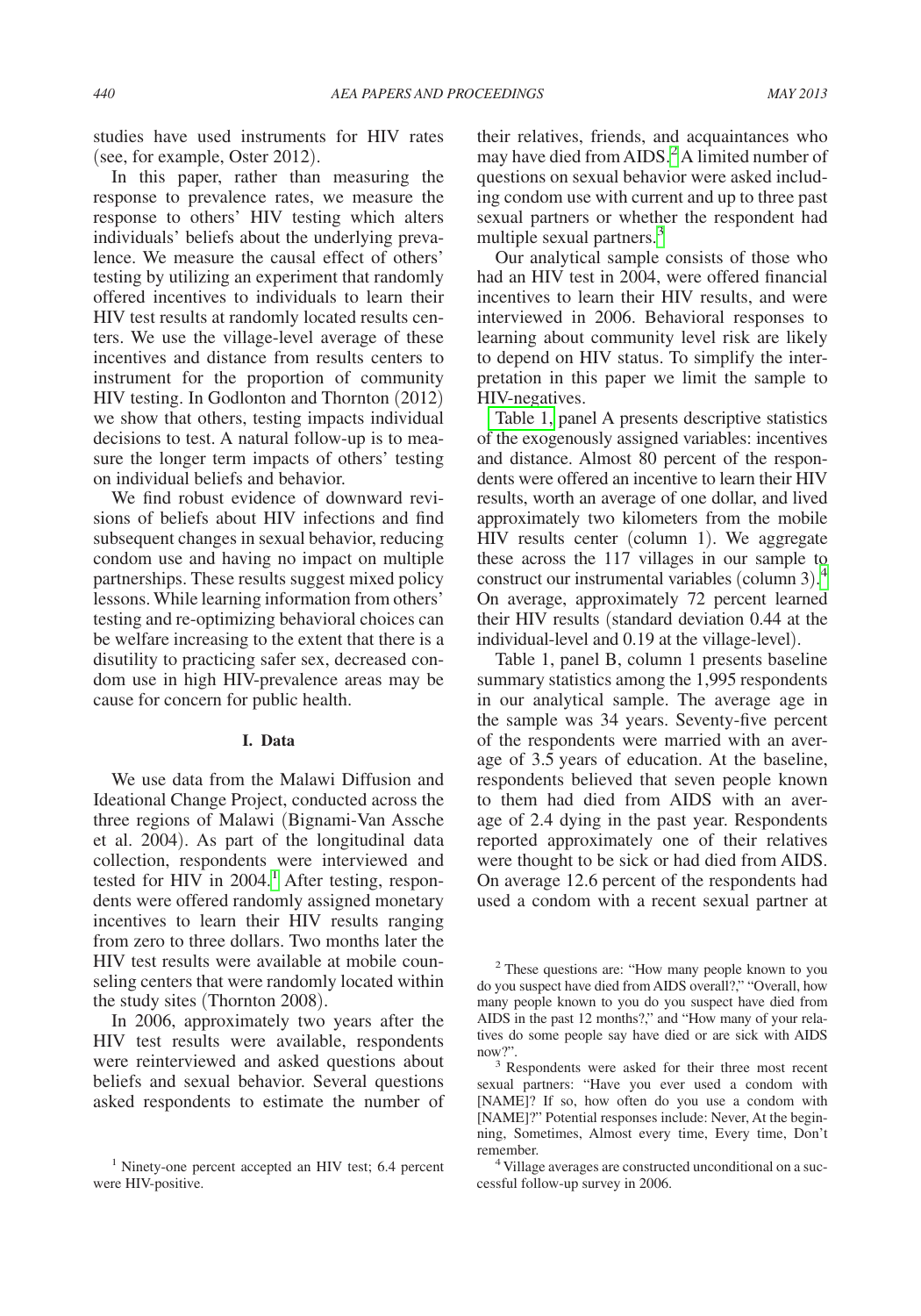<span id="page-2-0"></span>

|                                                         |             | Individual-level sample<br>means |                               | Village-level<br>sample means |  |
|---------------------------------------------------------|-------------|----------------------------------|-------------------------------|-------------------------------|--|
|                                                         | Mean        | <b>SD</b>                        | Mean                          | <b>SD</b>                     |  |
|                                                         | (1)         | (2)                              | (3)                           | (4)                           |  |
| Panel A. Incentives, distance, and learning HIV results |             |                                  |                               |                               |  |
| Received a non-zero incentive                           | 0.782       | 0.413                            | 0.763                         | 0.159                         |  |
| Amount of incentive (in USD)                            | 1.016       | 0.897                            | 0.959                         | 0.255                         |  |
| Distance from HIV results center                        | 1.993       | 1.242                            | 1.864                         | 1.066                         |  |
| Learned HIV results                                     | 0.729       | 0.444                            | 0.723                         | 0.186                         |  |
| Village size                                            |             |                                  | 40.684                        | 33.999                        |  |
|                                                         |             | $N = 1,995$                      |                               | $N = 117$                     |  |
|                                                         |             | Individual-level                 |                               |                               |  |
|                                                         |             | sample means                     | $P$ -value on joint $F$ -test |                               |  |
|                                                         | Mean<br>(1) | <b>SD</b><br>(2)                 | <b>Balance</b><br>(3)         | Attrition<br>(4)              |  |
| Panel B. Sample means, balance, and attrition           |             |                                  |                               |                               |  |
| Male                                                    | 0.455       | 0.498                            | 0.155                         | 0.010                         |  |
| Age                                                     | 34.270      | 13.737                           | 0.155                         | 0.314                         |  |
| Married                                                 | 0.745       | 0.436                            | 0.508                         | 0.760                         |  |
| Years of education                                      | 3.494       | 3.528                            | 0.000                         | 0.729                         |  |
| People you know ever died of HIV                        | 6.372       | 11.508                           | 0.000                         | 0.733                         |  |
| People you know died of HIV in last year                | 2.194       | 2.941                            | 0.000                         | 0.071                         |  |
| Relatives others say died of HIV                        | 0.957       | 1.637                            | 0.013                         | 0.217                         |  |
| Multiple sexual partners in last year                   | 0.071       | 0.257                            | 0.648                         | 0.885                         |  |
| Current condom use with spouse                          | 0.114       | 0.318                            | 0.003                         | 0.283                         |  |
| Recent condom use with spouse/partners                  | 0.126       | 0.332                            | 0.003                         | 0.373                         |  |
|                                                         |             | $N = 995$                        | $N = 1,995$                   | $N = 2,654$                   |  |

| TABLE 1—SAMPLE CHARACTERISTICS, BALANCING TESTS, AND ATTRITION |  |  |  |  |  |  |  |
|----------------------------------------------------------------|--|--|--|--|--|--|--|
|----------------------------------------------------------------|--|--|--|--|--|--|--|

*Notes:* The sample of 2,654 individuals consists of those who accepted an HIV test, did not test as indeterminant and was assigned financial incentives to learn HIV results in 2004. The sample of 1995 individual consists of those who were also surveyed in 2006. Panel A presents individual and village-level sample means. Village-level sample means in panel A, columns 3 and 4 are constructed from the sample of 2,654 individuals not conditioning on being surveyed in 2006. Panel B presents individual sample means of baseline variables in columns 1 and 2. Each row in panel B, column 3 presents *p*-values testing the joint significance of each coefficient estimated from separate regressions of the baseline variable on "village average offered any incentive," "village average incentive amount," and "village average distance from the HIV results center." Columns 4 presents the *p*-value of the joint *F*-test of significance of each baseline variable interacted with "village average offered any incentive", "village average incentive amount," and "village average distance from the HIV results center" in a regression of being interviewed in 2006 on these interactions, the baseline variable, and the incentive and distance variables at the village-level. Columns 3 and 4 in panel B are weighted according to 2004 village size.

baseline and 7.1 percent reported having had multiple partnerships in the last 12 months.

Column 3 of Table 1, panel B tests for balance across these variables. We regress each baseline variable on the proportion of the village receiving any incentive, the village-average incentive amount, and the village-average distance from the HIV results center, including probability weights to account for different sizes of villages. For each regression we report the *p*-value of the joint test of significance of these village-average variables. There is some imbalance across village-level averages of randomly assigned variables; to control for some of this imbalance, we include baseline controls in our analyses.<sup>[5](#page-2-1)</sup>

Although the rate of attrition from 2004 to 2006 was 0.25, there was no differential attrition by village-level incentives or village-level distance from HIV result centers ( *p*-value of

<span id="page-2-1"></span><sup>5</sup> There is balance across individual-level incentives and distance, the unit at which randomization occurred (not shown).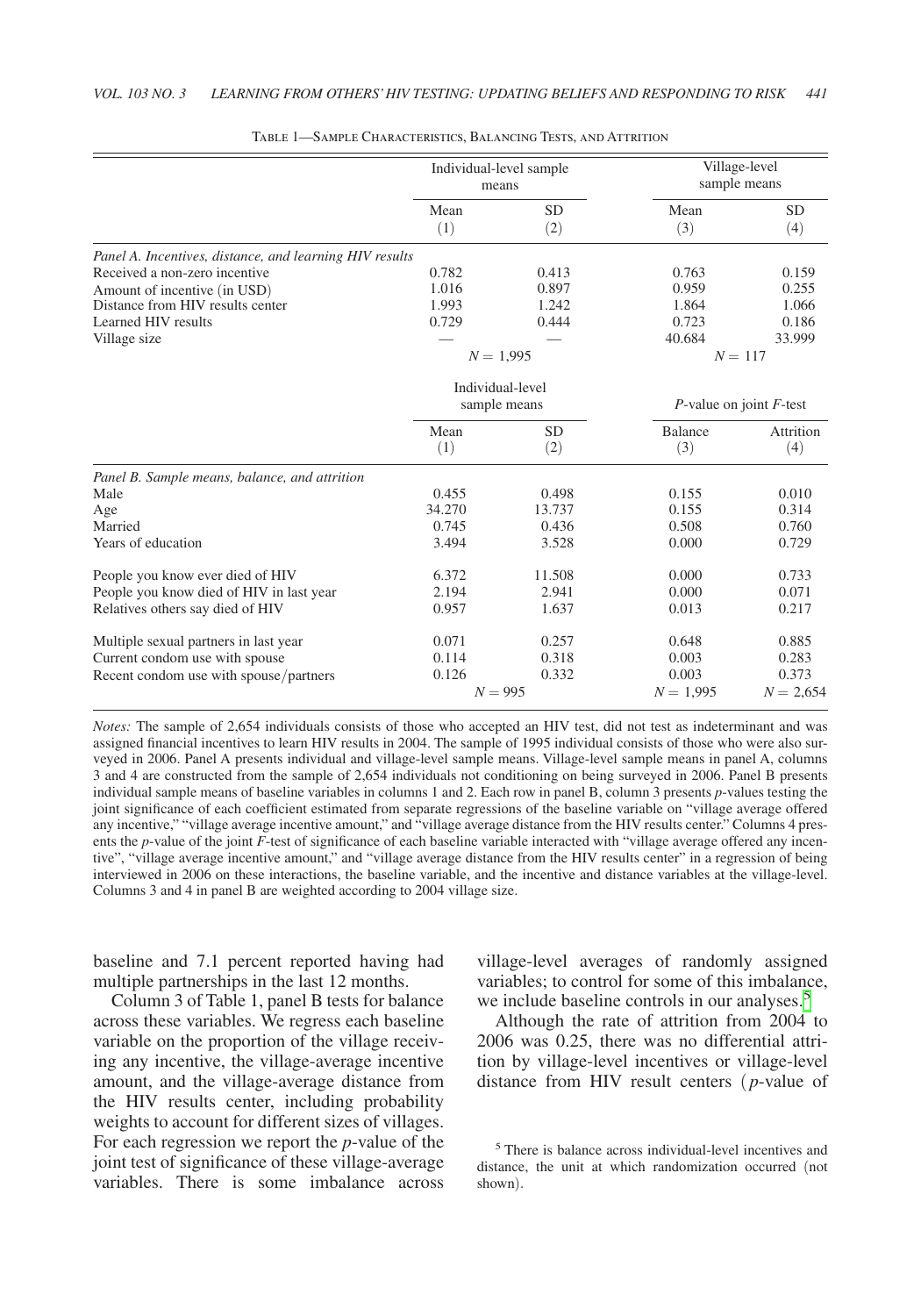<span id="page-3-0"></span>

|                                                 | Attitudes on deaths Attributable to HIV |                                           |                                               | Sexual behavior |                                   |                                          |                                              |
|-------------------------------------------------|-----------------------------------------|-------------------------------------------|-----------------------------------------------|-----------------|-----------------------------------|------------------------------------------|----------------------------------------------|
| Dependent variable                              | Died<br>ever<br><b>HIV</b><br>$^{(1)}$  | Died in<br>last year<br><b>HIV</b><br>(2) | <b>Relatives</b><br>died<br><b>HIV</b><br>(3) |                 | <b>MCP</b><br>last<br>year<br>(4) | Current<br>condom use<br>(spouse)<br>(5) | Recent<br>condom use<br>(any partner)<br>(6) |
| Proportion of village got<br><b>HIV</b> results | $-12.72***$<br>(2.892)                  | $-0.863$<br>(0.699)                       | $-1.433**$<br>(0.590)                         |                 | $-0.008$<br>(0.107)               | $-0.382***$<br>(0.132)                   | $-0.385***$<br>(0.132)                       |
| Dependent variable<br>in $2004$                 | $0.129***$<br>(0.0207)                  | $0.162***$<br>(0.0313)                    | $0.304***$<br>(0.0362)                        |                 | $0.290***$<br>(0.0429)            | $0.280***$<br>(0.0424)                   | $0.237***$<br>(0.0387)                       |
| <b>Observations</b>                             | 1.991                                   | 1.989                                     | 1.984                                         |                 | 1.995                             | 1.995                                    | 1,995                                        |
| $R^2$                                           | 0.078                                   | 0.076                                     | 0.104                                         |                 | 0.197                             | 0.127                                    | 0.155                                        |
| Average of dependent variable                   | 8.852                                   | 1.971                                     | 1.455                                         |                 | 0.194                             | 0.225                                    | 0.267                                        |

Table 2—Impact of Others' Testing

*Notes:* Robust standard errors in brackets. Standard errors are clustered by village. Controls include: age, age square, HIV status in 2004, years of schooling in 2004, marital status in 2004 and a male indicator. Missing covariates are imputed with the mean of the covariate, and a missing dummy indicator is included in the set of controls. Regressions are weighted according to 2004 village size. MCP = Multiple Concurrent Partners.

*\*\*\**Significant at the 1 percent level.

*\*\**Significant at the 5 percent level.

 *\**Significant at the 10 percent level.

joint significance test 0.14; not shown). We also examine whether attrition is differentially correlated to baseline characteristics across incentives and distance. For each baseline variable in Table 1, panel B we regress an indicator of being surveyed in 2006 on village-level incentives and distance, the baseline variable, and the baseline variable interacted with village-level incentives and distance. We report the *p*-values of the joint test of significance of the three interaction terms. Across most baseline variables there is no significant differential attrition (column 4).

#### **II. Results**

To estimate the effects of community HIV testing on individual beliefs and behavior we estimate the following regression: To estimate the effects<br>testing on individual beli<br>estimate the following reg<br>(1)  $Y_{ij} = \alpha + \beta_1 M \widehat{e} \widehat{a} \widehat{b}$ 

$$
(1) \quad Y_{ij} = \alpha + \beta_1 \widehat{MeanGot_{ij}} + X'_{ij} \gamma + \varepsilon_{ij},
$$

where "*MeanGot*" is the percent of those in individual *i*'s village, *j*, who learned their HIV results and  $Y_{ii}$  are answers to questions about beliefs and sexual behavior. Across villages, the average proportion of individuals learning their HIV results is 0.72 (standard deviation 0.19; Table 1, panel A, columns 3 and 4).  $X_{ii}$  is a vector of controls from 2004 that include age, age squared, years of schooling, marital status, an indicator for gender, and village size (number of respondents). In each regression we also include a control for the 2004 baseline level of *Y*, for each different outcome. Missing covariates are imputed with the mean of the covariate, and a missing dummy indicator is included in the set of controls. Our main coefficient of interest is  $\beta_1$  indicating the impact of village-level HIV knowledge on beliefs and sexual behavior.

The decision to learn HIV results is likely correlated with individual characteristics. Similarly, the village-level rate of learning results is likely to be correlated to both individual and villagelevel characteristics. Because of this we use the randomly assigned incentives and distance to results center to instrument for the village-level rate of results-seeking. Our first stage estimate of the rate of the village learning results is

(2) MeanGot<sub>ij</sub> = 
$$
\alpha + \gamma_1
$$
 MeanAny<sub>ij</sub>  
+  $\gamma_2$  MeanAmt<sub>ij</sub>  
+  $\gamma_3$  MeanDist<sub>ij</sub> +  $X'_{ij}$   $\gamma + \varepsilon_{ij}$ .

*MeanAny*, *MeanAmt*, and *MeanDist* are villageaverages of being offered any incentive, the amount of the incentive, and the distance to the HIV results center, respectively. The first stage estimate without controls yields an *F*-statistic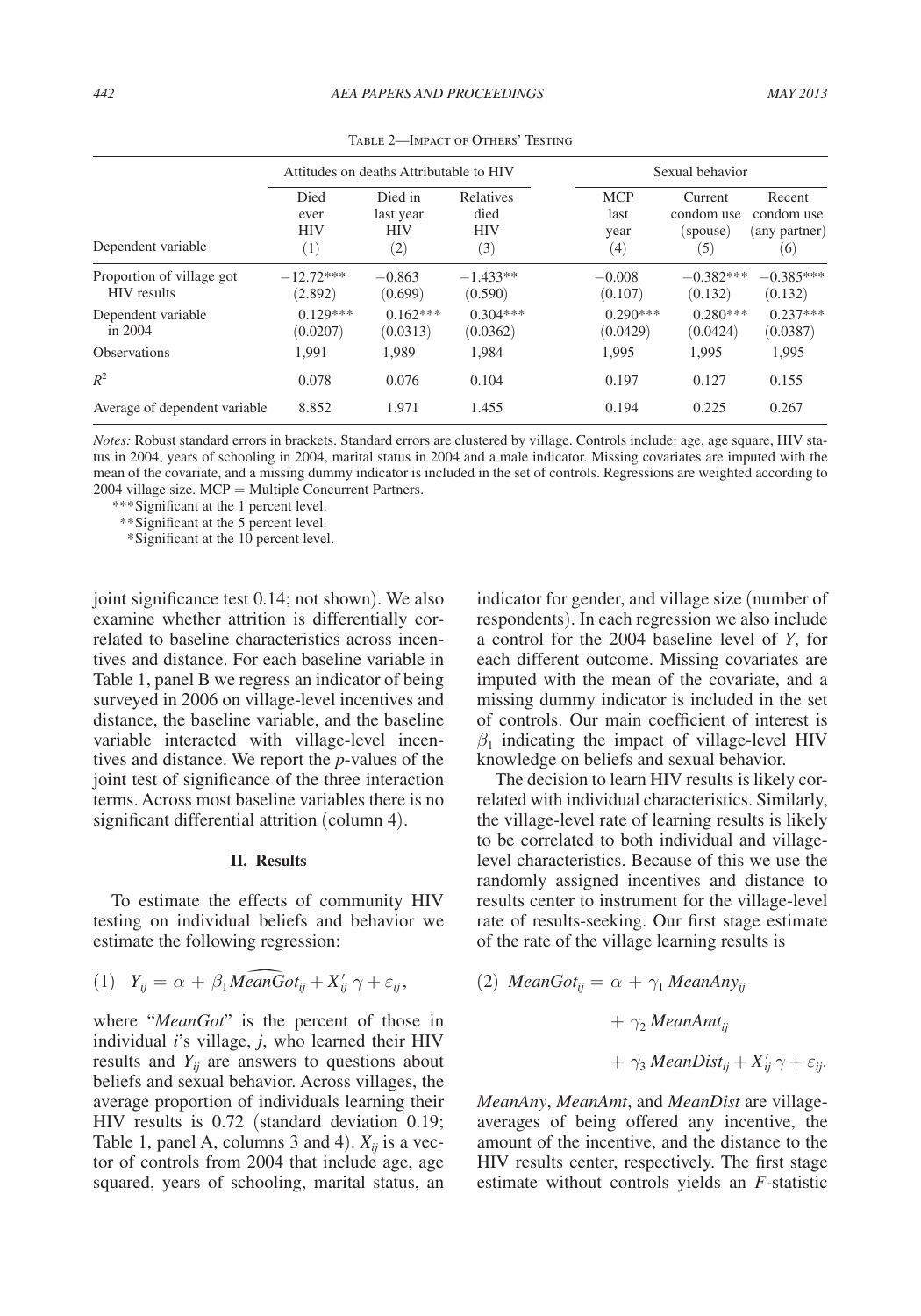of 23.98 (not shown). We cluster our standard errors by village and run linear OLS regressions, including village weights in each specification.

[Table 2](#page-3-0) presents the effects of increased community members learning HIV-negative results on beliefs about sickness and death attributed to AIDS.

As more people in the village learn their HIV results, individuals revise their beliefs about friends, family, and acquaintances who they suspect to have died from AIDS. A 10 percentage point increase in the proportion of the village learning their HIV results leads to respondents attributing 1.27 fewer deaths to AIDS, (Table 2, column 1). While there is no statistically significant effect on the reported number of people who have died from AIDS in the past year (coefficient −0.863, standard error 0.699; column 2), there is a significant effect on the number of relatives suspected to be sick from or have died from AIDS. With each 10 percentage point increase in the proportion of the village learning their HIV results, 0.14 fewer relatives are suspected to have died from AIDS (column 3).

As beliefs about HIV infections among friends and acquaintances decreases, the perceived external HIV risk decreases and therefore individuals may re-optimize their own sexual behavior. Table 2, columns 4–6 presents the impact of others' testing on multiple partnerships and condom use.

As more people in the village learned their HIV results and beliefs about overall AIDS risk decreases, behavior responds with a significant decrease in the likelihood of using condoms and no change in multiple partnerships (column 4). The coefficient on condom use is  $-0.382$  (standard error 0.132) on the use of condoms with a current partner and −0.385 (standard error 0.132) on condom use for any of the past three partners (columns 5 and 6). In other words, if 10 percent more community members learn their HIV results (approximately four people), individuals are 38 percentage points less likely to use a condom.

## **III. Conclusion**

As access to HIV testing increases across Africa, more people are learning their HIV status and overwhelmingly, they are learning that they are HIV-negative. While HIV testing is important for enrolling individuals who are HIV-

positive into treatment, both for themselves, and to protect their partner or unborn children, behavioral responses to information acquired by community-based testing is important to consider.

Learning that more friends or neighbors may not be infected or may not have died from AIDS reduces perceptions of HIV risk within the pool of potential sexual partners. From a strictly individual welfare-maximizing perspective, more accurate beliefs allows for optimal decisions, and in fact, for many whose risk of HIV is low, reduction of condom use may increase personal utility. However, given the negative externalities of HIV/AIDS, reductions in condom use could be a concern for social welfare.

#### **REFERENCES**

- **Anglewicz, Philip, and Hans-Peter Kohler.** 2009. "Overestimating HIV Infection: The Construction and Accuracy of Subjective Probabilities of HIV Infection in Rural Malawi." *Demographic Research* 20 (6): 65–96
	- **Bignami–Van Assche, Simona, Kirsten Smith, Georges Reniers, Philip Anglewicz, Rebecca Thornton, Li-Wei Chao, A. A. Weinreb, Susan Watkins, and Irving Hoffman.** 2004. "Protocol for Biomarker Testing in the 2004 Malawi Diffusion and Ideational Change Project." University of Pennsylvania SNP Working Paper 7.
- **Boozer, Michael A., and Tomas J. Philipson.** 2000. "The Impact of Public Testing for Human Immunodeficiency Virus." *Journal of Human Resources* 35 (3): 419–46.
- **Delavande, Adeline, and Hans-Peter Kohler.** 2012. "The Impact of HIV Testing on Subjective Expectations and Risky Behavior in Malawi." *Demography* 49 (3): 1011–36.
	- **de Paula, Áureo, Gil Shapira, and Petra Todd.**  2011. "How Beliefs About HIV Status Affect Risky Behaviors: Evidence from Malawi." PIER Working Paper 11-033.
- **Dominitz, Jeff, and Charles F. Manski.** 1997. "Using Expectations Data to Study Subjective Income Expectations." *Journal of the American Statistical Association* 92 (439): 855–67.
- **Godlonton, Susan, and Rebecca Thornton.** 2012. "Peer Effects in Learning HIV Results." *Journal of Development Economics* 97 (1): 118– 29.
	- **Goldstein, Markus, Joshua Graff Zivin, James Habyarimana, Cristian Pop-Eleches, and**